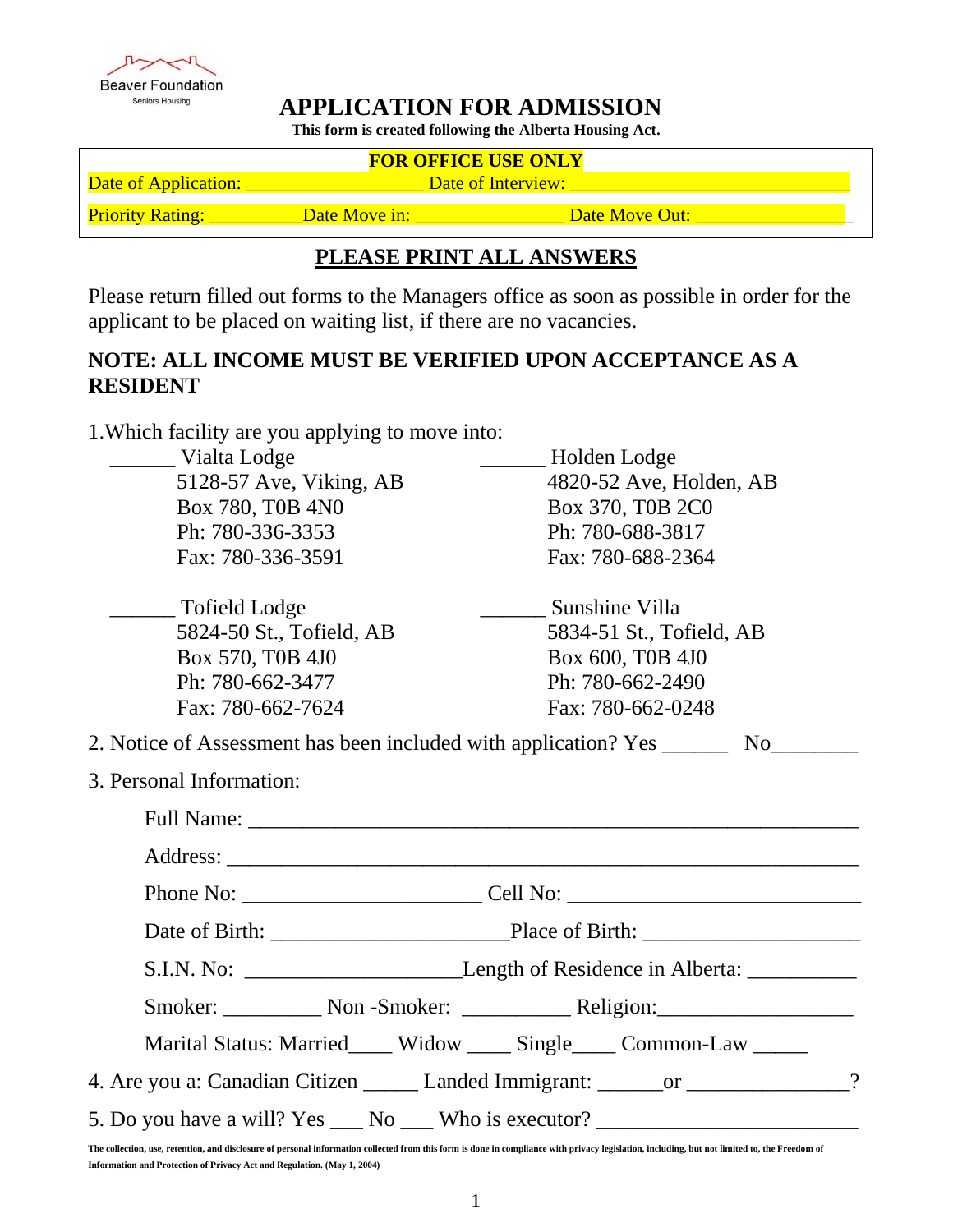|  | 6. Medical Information: |
|--|-------------------------|
|--|-------------------------|

| Are you a Home Care Client? Yes _______ No________                                |  |
|-----------------------------------------------------------------------------------|--|
| 7. Facility Information:                                                          |  |
|                                                                                   |  |
| Are you prepared to accept placement in another lodge if we are unable to         |  |
| accommodate you in your choice: Sunshine Villa _______Tofield Lodge ______        |  |
| Vialta Lodge _______ Holden Lodge ______                                          |  |
|                                                                                   |  |
| Have you ever lived in a: Lodge_____ Manor _____ Subsidized Housing _____         |  |
| Long Term Care _________ None of the Above ________                               |  |
| If you have lived in another facility, please name the facility: ________________ |  |
|                                                                                   |  |
|                                                                                   |  |
|                                                                                   |  |
|                                                                                   |  |
|                                                                                   |  |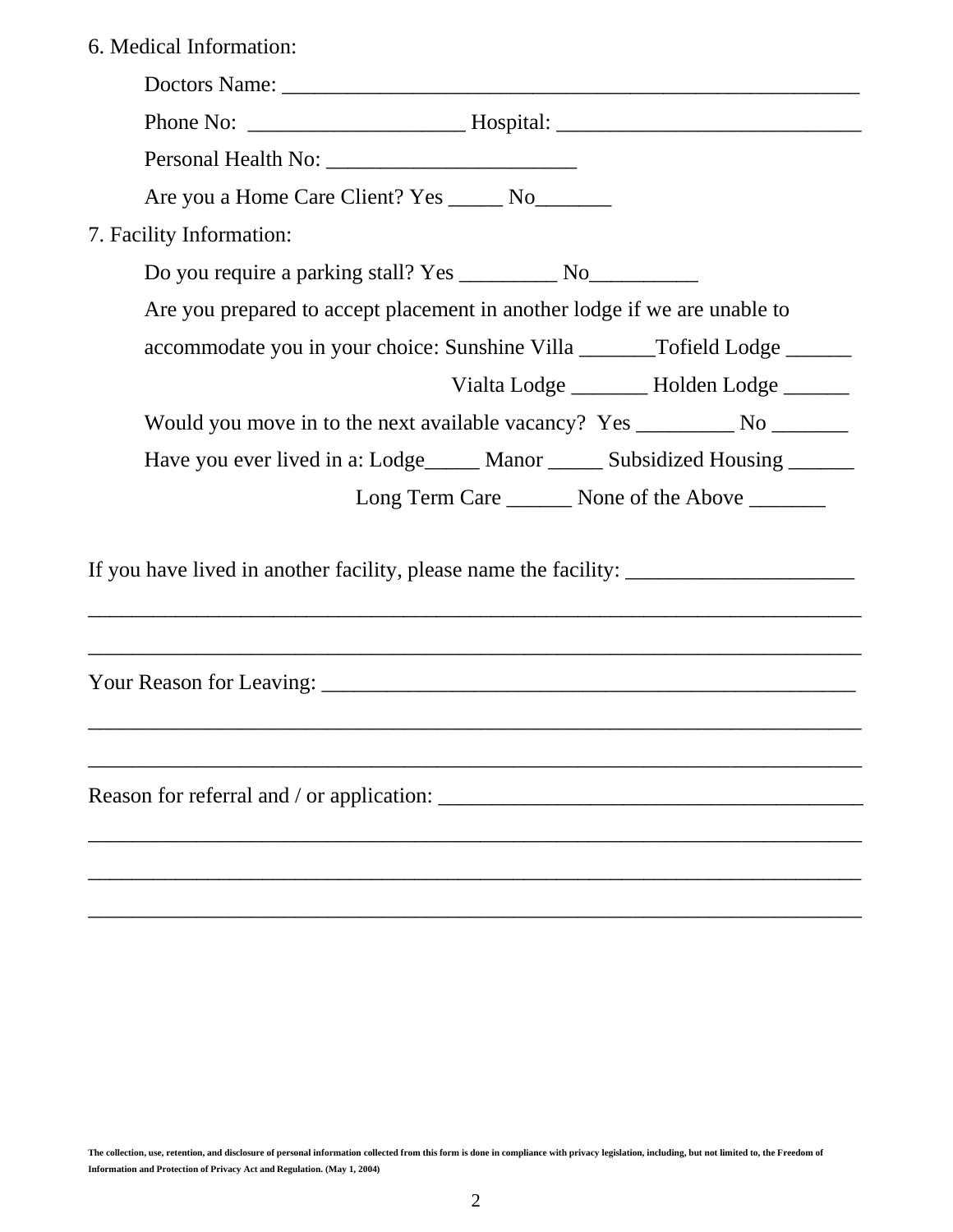## **Name And Address Of Responsible Relative Or Friend To Be Notified In Case Of Emergency.**

|    | *Please list contacts in order, beginning with the person you would like us to call first* |  |
|----|--------------------------------------------------------------------------------------------|--|
| 1) |                                                                                            |  |
|    |                                                                                            |  |
|    |                                                                                            |  |
|    |                                                                                            |  |
|    |                                                                                            |  |
| 2) |                                                                                            |  |
|    |                                                                                            |  |
|    |                                                                                            |  |
|    |                                                                                            |  |
|    |                                                                                            |  |
| 3) |                                                                                            |  |
|    |                                                                                            |  |
|    |                                                                                            |  |
|    |                                                                                            |  |
|    |                                                                                            |  |
|    |                                                                                            |  |

I, \_\_\_\_\_\_\_\_\_\_\_\_\_\_\_\_\_\_\_\_\_\_\_\_\_\_\_\_\_\_\_\_\_\_\_\_\_\_\_\_\_\_,certify that the foregoing is correctly answered and I agree to abide by all rules and regulations as approved by the Beaver Foundation Board of Directors. I understand that home care services are provided in the lodge and that if I require special or nursing care after admission, I may be asked to accept home care services, or if necessary, find alternate lodging. I am aware that if Beaver Foundation feels that I am unable to manage on my own or with Home Care Assistance, I will be required to locate appropriate accommodations that will meet my health requirements. I authorize the Beaver Foundation to release medical information to the appropriate medical personnel to assure my immediate health and safety.

| <b>Signature of Applicant</b> | Date |
|-------------------------------|------|
|                               |      |
| <b>Signature of Manager</b>   | Date |

**The collection, use, retention, and disclosure of personal information collected from this form is done in compliance with privacy legislation, including, but not limited to, the Freedom of Information and Protection of Privacy Act and Regulation. (May 1, 2004)**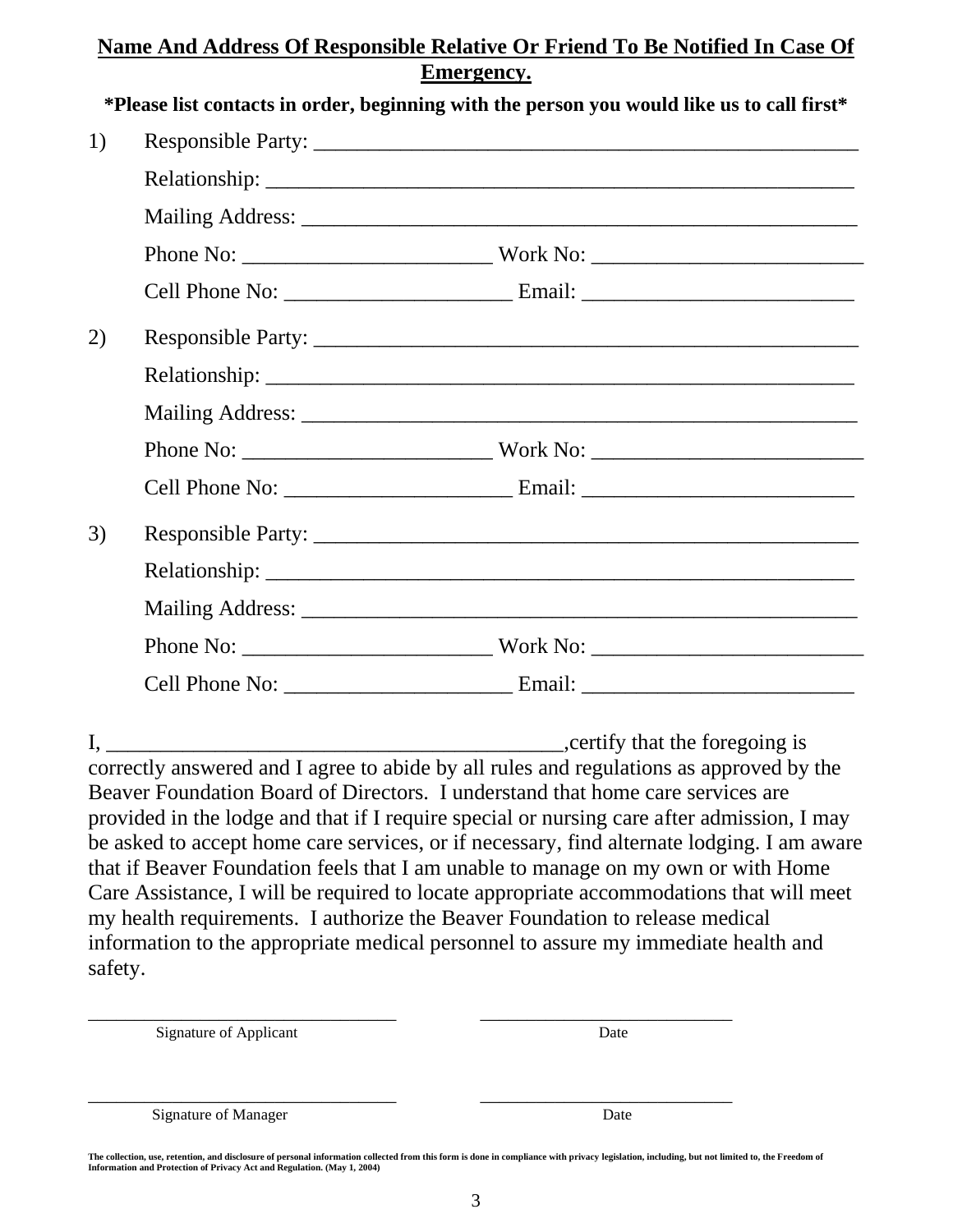### **Confidential Medical Report**

|                             |                                                            | This medical information form is required by Beaver Foundation in regard to all applicants seeking<br>admission to a Beaver Foundation Lodge. All information must be current within one month. |
|-----------------------------|------------------------------------------------------------|-------------------------------------------------------------------------------------------------------------------------------------------------------------------------------------------------|
|                             |                                                            |                                                                                                                                                                                                 |
|                             |                                                            |                                                                                                                                                                                                 |
|                             |                                                            |                                                                                                                                                                                                 |
|                             |                                                            | I Name (please print) Name (please print) 2.1 Name (please print)                                                                                                                               |
|                             | information to Beaver Foundation.                          |                                                                                                                                                                                                 |
|                             | <b>Signature of Applicant</b>                              | Date                                                                                                                                                                                            |
|                             | To Be Completed by Physician:                              |                                                                                                                                                                                                 |
|                             | Examining Physician (please print)                         | Telephone Number                                                                                                                                                                                |
| <b>Address</b>              |                                                            |                                                                                                                                                                                                 |
|                             | Physician Signature                                        | Date                                                                                                                                                                                            |
| <b>Physical Examination</b> | How long has the applicant been your patient?              |                                                                                                                                                                                                 |
| Sight:                      |                                                            |                                                                                                                                                                                                 |
| Hearing:                    |                                                            |                                                                                                                                                                                                 |
| Weight:                     | <u> 1990 - Johann Barn, mars ann an t-</u>                 |                                                                                                                                                                                                 |
| Mobility:                   | Walks without help<br>Walks with walker<br>Uses wheelchair |                                                                                                                                                                                                 |
|                             |                                                            |                                                                                                                                                                                                 |
|                             | Diabetic Yes ______ No ______ If yes, Medication           | <u> 2000 - Jacques Alexandria, prima de la capital de la capital de la capital de la capital de la capital de la</u>                                                                            |
|                             |                                                            |                                                                                                                                                                                                 |

**The collection, use, retention, and disclosure of personal information collected from this form is done in compliance with privacy legislation, including, but not limited to, the Freedom of Information and Protection of Privacy Act and Regulation (May 1, 2004)**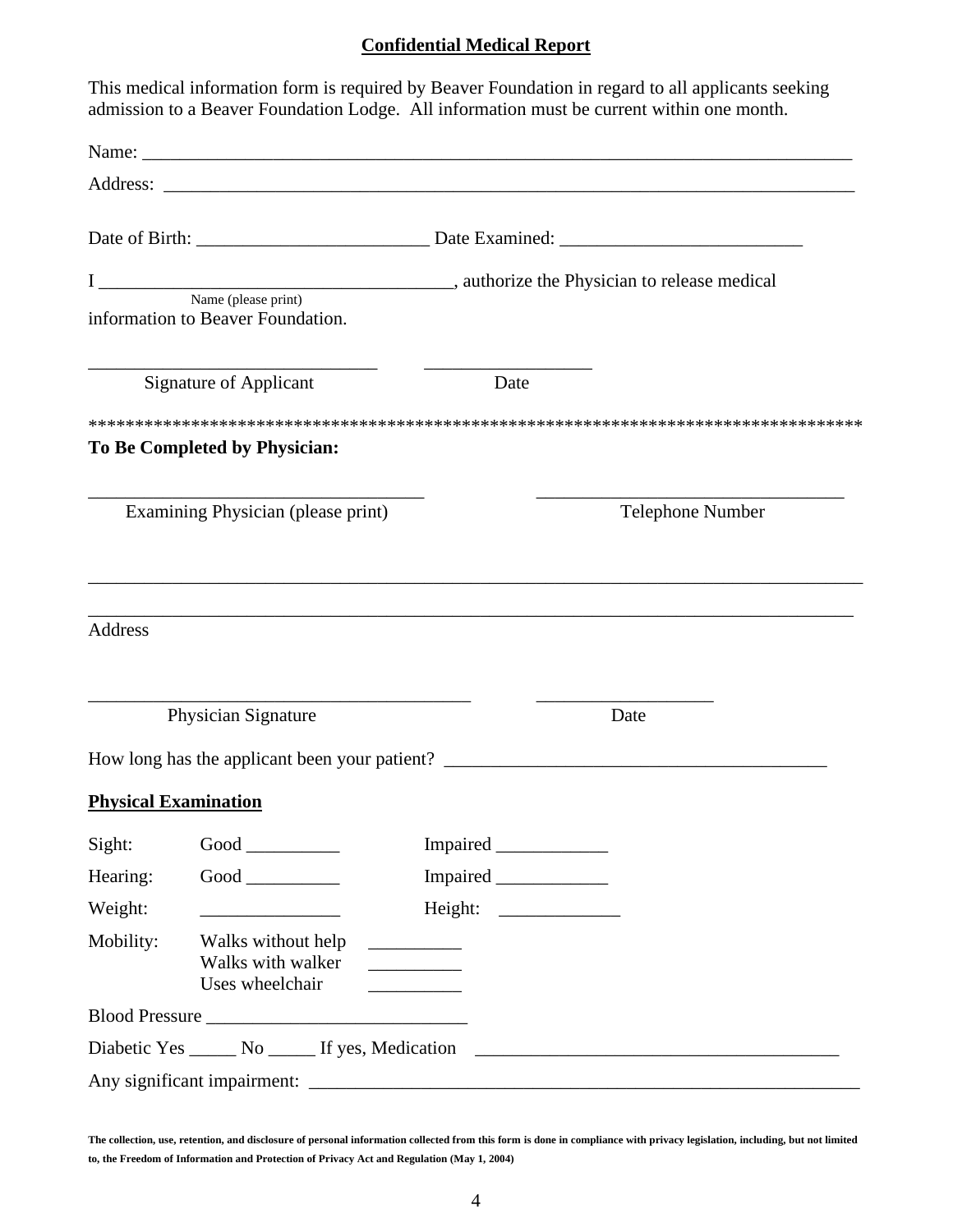| Does the applicant suffer from any communicable disease whereby their presence in the lodge would                                                                                                                              |
|--------------------------------------------------------------------------------------------------------------------------------------------------------------------------------------------------------------------------------|
| jeopardize the physical welfare of the other residents? Yes _______ No _______                                                                                                                                                 |
|                                                                                                                                                                                                                                |
|                                                                                                                                                                                                                                |
| Results experience and the contract of the contract of the contract of the contract of the contract of the contract of the contract of the contract of the contract of the contract of the contract of the contract of the con |
|                                                                                                                                                                                                                                |
|                                                                                                                                                                                                                                |
| Is the applicant suffering from any chronic disease, which incapacitates them to the point where they                                                                                                                          |
| If yes, please give details                                                                                                                                                                                                    |
|                                                                                                                                                                                                                                |
|                                                                                                                                                                                                                                |

|                                 | Full<br>Assistance | Partial<br>Assistance | Supervision<br>Only | None<br>Needed |
|---------------------------------|--------------------|-----------------------|---------------------|----------------|
| <b>Activities of Daily Life</b> | Needed             | Needed                |                     |                |
| Washing face & hands            |                    |                       |                     |                |
| Grooming $&$ shaving            |                    |                       |                     |                |
| Dressing                        |                    |                       |                     |                |
| <b>Bathing</b>                  |                    |                       |                     |                |
| Feeding                         |                    |                       |                     |                |
| Toileting                       |                    |                       |                     |                |
| Use of incontinent supplies     |                    |                       |                     |                |

\_\_\_\_\_\_\_\_\_\_\_\_\_\_\_\_\_\_\_\_\_\_\_\_\_\_\_\_\_\_\_\_\_\_\_\_\_\_\_\_\_\_\_\_\_\_\_\_\_\_\_\_\_\_\_\_\_\_\_\_\_\_\_\_\_\_\_\_\_\_\_\_\_\_\_\_\_\_\_\_\_\_\_

|                      | Complete | Partial | Occasional | None |
|----------------------|----------|---------|------------|------|
| Bladder Incontinence |          |         |            |      |
| Bowel Incontinence   |          |         |            |      |

Catheter: Yes \_\_\_\_\_\_\_ No \_\_\_\_\_\_\_\_ Colostomy: Yes \_\_\_\_\_\_\_ No \_\_\_\_\_\_

**The collection, use, retention, and disclosure of personal information collected from this form is done in compliance with privacy legislation, including, but not limited to, the Freedom of Information and Protection of Privacy Act and Regulation (May 1, 2004)**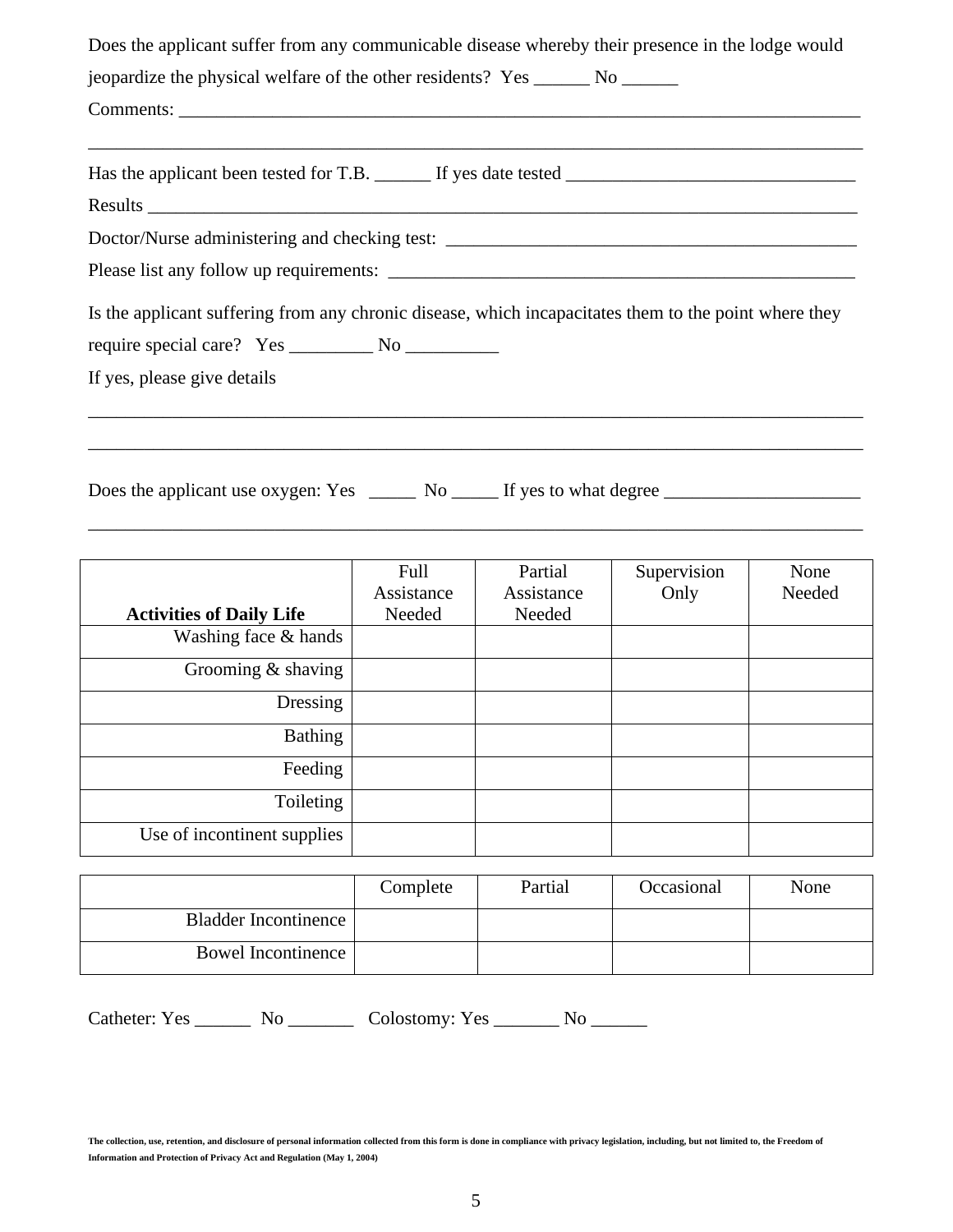## **Intellectual Level of Functioning:**

|                      | Yes | At           | No |             |
|----------------------|-----|--------------|----|-------------|
|                      |     | <b>Times</b> |    |             |
| Cooperative          |     |              |    | Confused    |
| Aggressive           |     |              |    | Destructive |
| Tendencies to Wander |     |              |    | Unpleasant  |

| No |             | Yes | At<br>Times | No |
|----|-------------|-----|-------------|----|
|    | Confused    |     |             |    |
|    | Destructive |     |             |    |
|    | Unpleasant  |     |             |    |

Does the applicant show any signs of Dementia \_\_\_\_\_\_ If so to what degree: \_\_\_\_\_\_\_\_\_\_\_\_\_\_\_\_\_\_\_

Has the applicant ever been diagnosed with mental illness: Yes No

Has the applicant had any of the following exams completed:

MMSE (Mini-mental state exam): Yes \_\_\_\_\_\_\_\_\_\_ No \_\_\_\_\_\_\_\_\_ Score \_\_\_\_\_\_\_\_\_\_\_\_\_\_\_

SLUMS (Saint Louis University mental status) Yes \_\_\_\_\_\_\_\_\_ No \_\_\_\_\_\_\_\_ Score \_\_\_\_\_\_\_\_\_\_

\_\_\_\_\_\_\_\_\_\_\_\_\_\_\_\_\_\_\_\_\_\_\_\_\_\_\_\_\_\_\_\_\_\_\_\_\_\_\_\_\_\_\_\_\_\_\_\_\_\_\_\_\_\_\_\_\_\_\_\_\_\_\_\_\_\_\_\_\_\_\_\_\_\_\_\_\_\_\_\_\_\_\_

\_\_\_\_\_\_\_\_\_\_\_\_\_\_\_\_\_\_\_\_\_\_\_\_\_\_\_\_\_\_\_\_\_\_\_\_\_\_\_\_\_\_\_\_\_\_\_\_\_\_\_\_\_\_\_\_\_\_\_\_\_\_\_\_\_\_\_\_\_\_\_\_\_\_\_\_\_\_\_\_\_\_\_

\_\_\_\_\_\_\_\_\_\_\_\_\_\_\_\_\_\_\_\_\_\_\_\_\_\_\_\_\_\_\_\_\_\_\_\_\_\_\_\_\_\_\_\_\_\_\_\_\_\_\_\_\_\_\_\_\_\_\_\_\_\_\_\_\_\_\_\_\_\_\_\_\_\_\_\_\_\_\_\_\_\_\_

\_\_\_\_\_\_\_\_\_\_\_\_\_\_\_\_\_\_\_\_\_\_\_\_\_\_\_\_\_\_\_\_\_\_\_\_\_\_\_\_\_\_\_\_\_\_\_\_\_\_\_\_\_\_\_\_\_\_\_\_\_\_\_\_\_\_\_\_\_\_\_\_\_\_\_\_\_\_\_\_\_\_\_

\_\_\_\_\_\_\_\_\_\_\_\_\_\_\_\_\_\_\_\_\_\_\_\_\_\_\_\_\_\_\_\_\_\_\_\_\_\_\_\_\_\_\_\_\_\_\_\_\_\_\_\_\_\_\_\_\_\_\_\_\_\_\_\_\_\_\_\_\_\_\_\_\_\_\_\_\_\_\_\_\_\_\_

\_\_\_\_\_\_\_\_\_\_\_\_\_\_\_\_\_\_\_\_\_\_\_\_\_\_\_\_\_\_\_\_\_\_\_\_\_\_\_\_\_\_\_\_\_\_\_\_\_\_\_\_\_\_\_\_\_\_\_\_\_\_\_\_\_\_\_\_\_\_\_\_\_\_\_\_\_\_\_\_\_\_\_

\_\_\_\_\_\_\_\_\_\_\_\_\_\_\_\_\_\_\_\_\_\_\_\_\_\_\_\_\_\_\_\_\_\_\_\_\_\_\_\_\_\_\_\_\_\_\_\_\_\_\_\_\_\_\_\_\_\_\_\_\_\_\_\_\_\_\_\_\_\_\_\_\_\_\_\_\_\_\_\_\_\_\_

\_\_\_\_\_\_\_\_\_\_\_\_\_\_\_\_\_\_\_\_\_\_\_\_\_\_\_\_\_\_\_\_\_\_\_\_\_\_\_\_\_\_\_\_\_\_\_\_\_\_\_\_\_\_\_\_\_\_\_\_\_\_\_\_\_\_\_\_\_\_\_\_\_\_\_\_\_\_\_\_\_\_\_

\_\_\_\_\_\_\_\_\_\_\_\_\_\_\_\_\_\_\_\_\_\_\_\_\_\_\_\_\_\_\_\_\_\_\_\_\_\_\_\_\_\_\_\_\_\_\_\_\_\_\_\_\_\_\_\_\_\_\_\_\_\_\_\_\_\_\_\_\_\_\_\_\_\_\_\_\_\_\_\_\_\_\_

\_\_\_\_\_\_\_\_\_\_\_\_\_\_\_\_\_\_\_\_\_\_\_\_\_\_\_\_\_\_\_\_\_\_\_\_\_\_\_\_\_\_\_\_\_\_\_\_\_\_\_\_\_\_\_\_\_\_\_\_\_\_\_\_\_\_\_\_\_\_\_\_\_\_\_\_\_\_\_\_\_\_\_

\_\_\_\_\_\_\_\_\_\_\_\_\_\_\_\_\_\_\_\_\_\_\_\_\_\_\_\_\_\_\_\_\_\_\_\_\_\_\_\_\_\_\_\_\_\_\_\_\_\_\_\_\_\_\_\_\_\_\_\_\_\_\_\_\_\_\_\_\_\_\_\_\_\_\_\_\_\_\_\_\_\_\_

\_\_\_\_\_\_\_\_\_\_\_\_\_\_\_\_\_\_\_\_\_\_\_\_\_\_\_\_\_\_\_\_\_\_\_\_\_\_\_\_\_\_\_\_\_\_\_\_\_\_\_\_\_\_\_\_\_\_\_\_\_\_\_\_\_\_\_\_\_\_\_\_\_\_\_\_\_\_\_\_\_\_

MOCA (Montreal Cognitive Assessment) Yes \_\_\_\_\_\_\_\_ No \_\_\_\_\_\_\_ Score \_\_\_\_\_\_\_\_\_\_\_

Is the applicant being treated at this time: Yes \_\_\_\_\_\_\_\_ No \_\_\_\_\_\_\_\_

#### **Medical Diagnosis:** \_\_\_\_\_\_\_\_\_\_\_\_\_\_\_\_\_\_\_\_\_\_\_\_\_\_\_\_\_\_\_\_\_\_\_\_\_\_\_\_\_\_\_\_\_\_\_\_\_\_\_\_\_\_\_\_\_\_\_\_\_\_\_\_\_\_\_\_\_\_\_\_\_\_\_\_\_\_\_\_\_\_\_

## **History:**

## **Medications:**

#### **Allergies or Drug Intolerance:**

**The collection, use, retention, and disclosure of personal information collected from this form is done in compliance with privacy legislation, including, but not limited to, the Freedom of Information and Protection of Privacy Act and Regulation (May 1, 2004)**